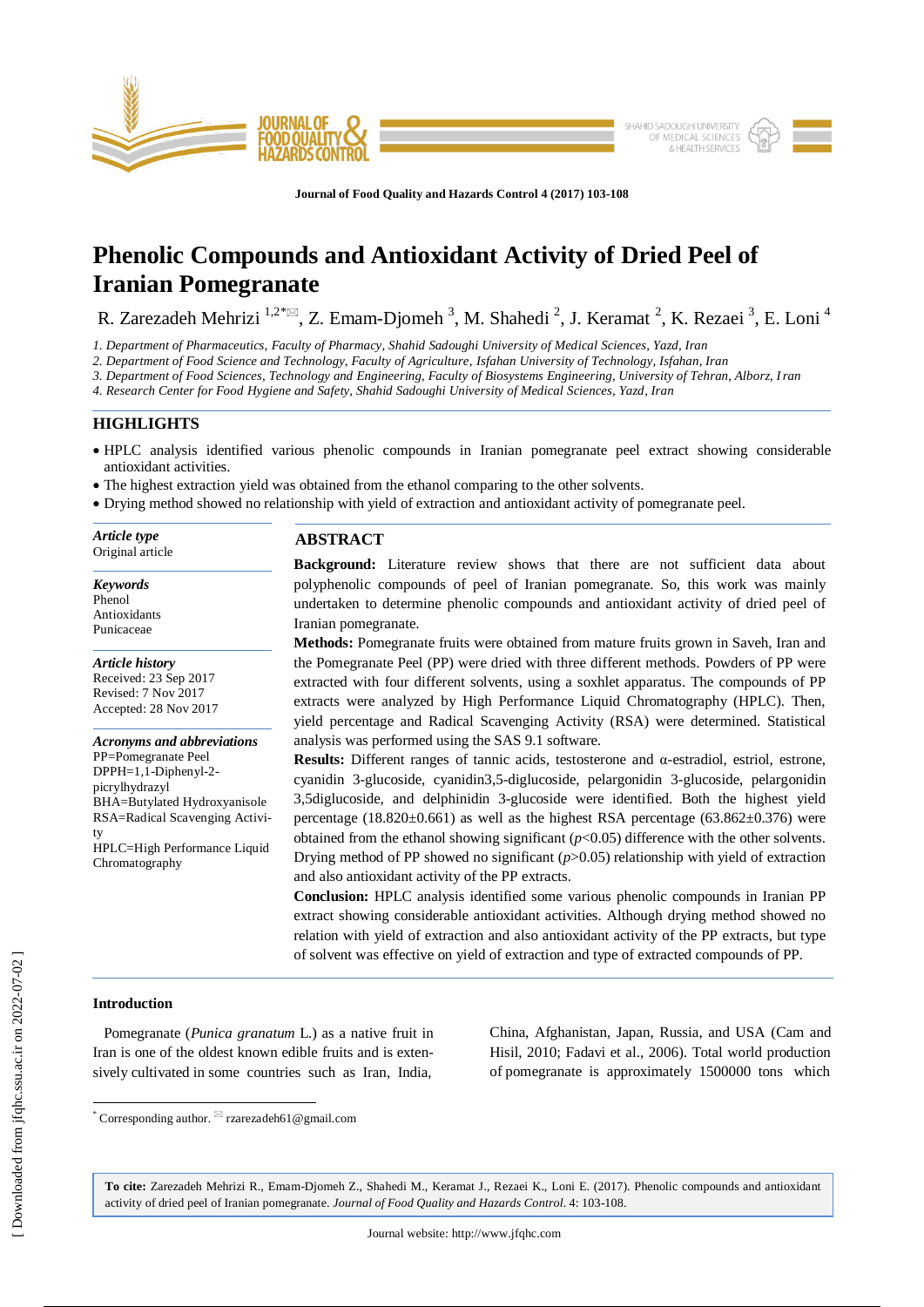47% of the total amounts are cultivated in Iran. The export of pomegranate from Iran has increased in the last years and therefore it is rational soaring demand for pomegranates and products derived therefrom (Fischer et al., 2011). There is a lot of wastage of Pomegranate Peel (PP) in pomegranate process factories. According to the recent investigations, PP involves some polyphenolic compounds, anthocyanins, tannins, etc. that may have antioxidant, antimutagenic, and anticarcinogenic activities (Guo et al., 2003; Kong et al., 2003; Kulkarni and Aradhya, 2005; Negi et al., 2003; Singh et al., 2002; Wu et al., 2004).

 Literature review shows that there are not sufficient data about polyphenolic compounds of peel of Iranian pomegranate. So, this work was mainly undertaken to determine phenolic compounds and antioxidant activity of dried peel of Iranian pomegranate.

## **Materials and methods**

#### *Sample preparation*

 Twenty kg pomegranate fruits were obtained from mature fruits grown in the collection of the Agricultural Research Center of Saveh, Iran. Fruits were transferred to laboratory on the same day as they were harvested. Fruits with cracks, cuts, sunburn, and other defects in their peel were discarded and only healthy fruits of uniform size and appearance were selected. The peels were manually removed, dried with three different methods, including microwave, oven, and in shade; and then packed on the modified atmosphere. Because of prevention of change in their quality characteristics, the dried peels were powdered in the day of extraction. Milling was accomplished within 30 s in sequence of 10 s. The powder was passed from harp with mesh of 40 µm.

## *Chemicals*

 The anthocyanin standards, including pelargonidin3 glucoside, cyanidin3-glucoside, delphinidin3-glucoside, pelargonidin3,5-diglucoside as well as cyanidin3, 5-diglucoside standards were purchased from Apin Chemicals (Abingdon, UK). Phytoestrogen flavonoids, including kaempferol, estrone, estriol, luteolin, testosterone, α-estradiol, stigmastrol, ellagic acid, syringic acid standards, 1,1-Diphenyl-2-picrylhydrazyl (DPPH), and Butylated Hydroxyanisole (BHA) were purchased from Sigma Aldrich (Steinheim, Germany). All standards were High Performance Liquid Chromatography (HPLC) grade. Spect-grade ethanol and HPLC-grade ethanol, methanol, ethyl acetate, acetone, and water were obtained from Merck Chemical Company (Darmstadt, Germany). Nitrogen was from Daga Co (Tehran, Iran).

## *Soxhlet Extraction (SE)*

 Using a soxhlet apparatus, powders of PP were extracted with four different solvents, including ethanol, ethyl acetate, acetone, and mix solvent (equal mixture of ethanol, acetone, ethyl acetate, and water). The extracts were concentrated by the vacuum oven in the low temperature (40 ºC) and filtered through Whatman No. 41 filter paper and centrifuged at 4500 rpm within 3 min for removal of peel particles and turbidity. Fifty percent of concentrated and centrifuged extracts were separated for HPLC analysis and evaluation of Radical Scavenging Activity (RSA), transferred into brown glass bottles, and stored in a freezer until used. The rest of extract was used for specification of extraction yield. This process was performed by removal of solvent in a vacuum oven at 90 ºC until constant weights of the samples were reached.

## *Samples cleanup and HPLC analysis*

 Before injection to HPLC, extracted samples from soxhlet extraction method were cleaned up with liquidliquid separation method. In this method, samples were centrifuged in an eppendorf tube at 3000 rpm within 4 min and organic solvent (ethanol) of centrifuged samples was removed by nitrogen flow and added two ml water to dried samples. After that, noteworthy compounds were extracted using 0.5 ml ethyl acetate. Extraction was accomplished at room temperature and the contents were transferred to organic phase. Watery phase was separated and removed from organic phase. Cleaned up samples were returned in initial volume before cleanup using a suitable solvent such as methanol.

 The chromatographic analysis was carried out by a Hewlett Packard (HP) 1100 Series HPLC system (Santa Clara, California, USA) equipped with a HP auto sampler (G1313A), a HP-1200 iso pump (G1310A) and a HP UV–Vis detector. For separation of individual substances in extracted samples from PP, a variety of compositions of mobile phase was studied. Before injection, each sample was allowed to pass through a 0.45 um PTFE filter (Chromafil CA-45/25 S, Duren, Germany). Twenty µl of prepared samples at room temperature was injected onto the HPLC. A column µBondapack<sup>™</sup> C<sub>18</sub> (4.6×200 mm, particle diameter (dp)  $10 \mu m$ ) from waters was used for the separation of ellagic acid, syringic acid, anthocyanins (cy3 - pg3 - dp3 - cy3,5 and pg3,5), and six phytoestrogenic compounds (kaempferol, estrone, estriol, luteolin, testosterone and α-estradiol), and a HP-Zorbax  $C_8$  column (4.6  $\times$  200 mm, dp 10 µm) was used for the separation of stigmastrol from samples. In this study, there was a different analysis conditions for various components of samples. To analyze anthocyanins, the elution was carried out using 83% water (A) as well as 17% acetonitrile (B) with phosphate buffer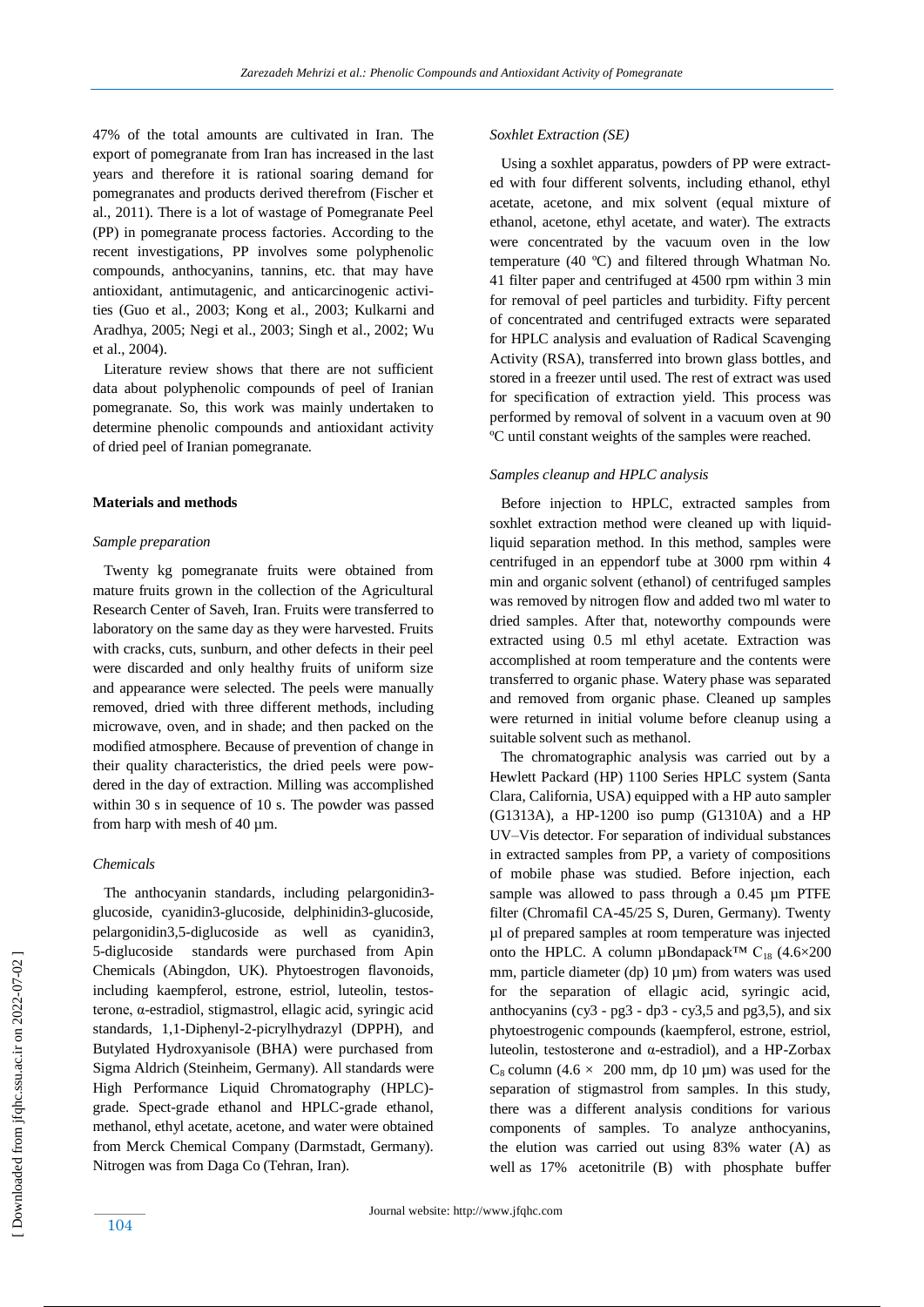(phosphoric acid and sodium hydroxide) in pH 2.5 by an isocratic run for 10 min. The flow rate was 1.0 ml/min with UV-Vis detector at 510 nm. To analyze stigmastrol, the elution was carried out using 3% A and 97% B with phosphate buffer in pH 2.5 by an isocratic run for 15 min. The flow rate was 0.8 ml/min with UV-V as detector at 208 nm. To analyze six phytoestrogenic compounds, the elution was carried out using 55% A and 45% B with phosphate buffer in pH 2.5 by an isocratic run for 12 min. The flow rate was 1.2 ml/min with UV-V as detector at 200 nm. To analyze ellagic and syringic acid, the elution was carried out using 77% A and 23% B with phosphate buffer in pH 2.5 by an isocratic run for 10 min. The flow rate was 1.2 ml/min with UV-V as detector at 280 nm. Phosphoric acid was effective in increase peak resolution in each case.

 The calculation of concentrations was based on the external standard method and various compounds were identified by comparison of its retention time with those of pure standards. Linear calibration equations of standards for peel extracts are presented in Table 1. Linearity was evaluated by linear regression analysis. For each sampling point, there were three replicates. Data were recorded and processed using Agilent Chemstation A.10.01 software.

#### *Evaluation of RSA by DPPH method*

 The antioxidant activity of PP extracts on DPPH radical was measured according to the method of Blois (1958) as well as Moon and Terao (1998). About 0.2 ml ethanolic solution of test sample at 100  $\mu$ g/g (dry extract/dry material) concentration was mixed with 0.8 ml Tris–HCl buffer (pH 7.4) in which 1 ml DPPH (500  $\mu$ M in ethanol) was added. The mixture was shaken vigorously and left to stand for 20 min. The absorbance rate of acquired solution was calculated at 517 nm in a UV–Vis spectrophotometer (CE 2502, 2000 series, Cecil co. England). All measurements were carried out in three replicates and RSA was expressed as the inhibition percentage which was measured by the following formula:

 $%RSA = [(Abs_{control}-Abs_{sample})/Abs_{control}] \times 100$ 

Where Abs<sub>control</sub> is the initial absorbance with DPPH and Abssample is the value for added sample concentration. BHA as a positive control and ethanol was used for the baseline correction.

Equivalent density of BHA was calculated using the equation shown at Figure 1.

#### *Statistical analysis*

 All analyses related to %RSA and yield of extraction were performed in triplicate. Results were expressed as means±standard error. Descriptive statistical analysis, one-way analysis of variance (ANOVA), and Duncan test were performed using the SAS 9.1 software and a *p* value of 0.05 or less was considered significant.

## **Results**

 Amount of the identified components (mg/100g dried peel) from the extracts obtained from PP dried via three methods by soxhlet method using four different solvents are shown in Table 2. Different ranges of tannic acids, testosterone and α-estradiol, estriol, estrone, cyanidin 3 glucoside, cyanidin3,5-diglucoside, pelargonidin 3 glucoside, pelargonidin 3,5diglucoside, and delphinidin 3-glucoside were detected. Luteolin, kampferol, and stigmastrol were not detected in the extracts.

 As shown in Table 3, both the highest yield percentage  $(18.820 \pm 0.661)$  as well as the highest RSA percentage  $(63.862 \pm 0.376)$  obtained from the ethanol showed significant  $(p<0.05)$  difference with the other solvents. Also, the lowest yield as well as the lowest RSA percentages were belonged to ethyl acetate. Drying method of PP showed no significant (*p*>0.05) relationship with yield of extraction and also antioxidant activity of the PP extracts (Table 4).

#### **Discussion**

 In the current research, 11 compounds were identified in PP extracts. Comparison of organic solvents applied for extraction indicated that ethanol had the best effect on the extraction of evaluated phenolic compounds. There are some other studies that investigated amount of compounds of pomegranate fruit. Alighourchi et al. (2008) reported amounts of six anthocyanin in the pomegranate juice with the range of  $0.01\pm0.0$ –166.32 $\pm1.94$  mg/L depend on variety of fruit and anthocyanin. Similarly, Mousavinejad et al. (2009) evaluated the total phenolic compounds in pomegranate juice with the range of  $2380\pm0.0-9300\pm0.1$  mg/L. Similar with our finding, there are also some reports that the pomegranate seeds and peel extracts contain steroid hormones, including estrone (Dean et al., 1971; Moneam et al., 1988), estradiol (Abd El Wahab et al., 1998), and testosterone (Lau et al., 2003). However, Choi et al. (2006) were gainsaid presence of steroid hormones in pomegranate.

 The results of this study revealed that among the different solvent extracts, ethanol extract provided the highest DPPH free radical scavenging activity, followed by acetone, mix, and ethyl acetate extracts. Kulkarni et al. (2004) investigated the DPPH radical scavenging activity of punicalagin isolated from pith and carpellary membrane of pomegranate and reported a 49.6% yield for methanol extract. These researchers indicated that the methanol extract (more polar solvent extract) showed the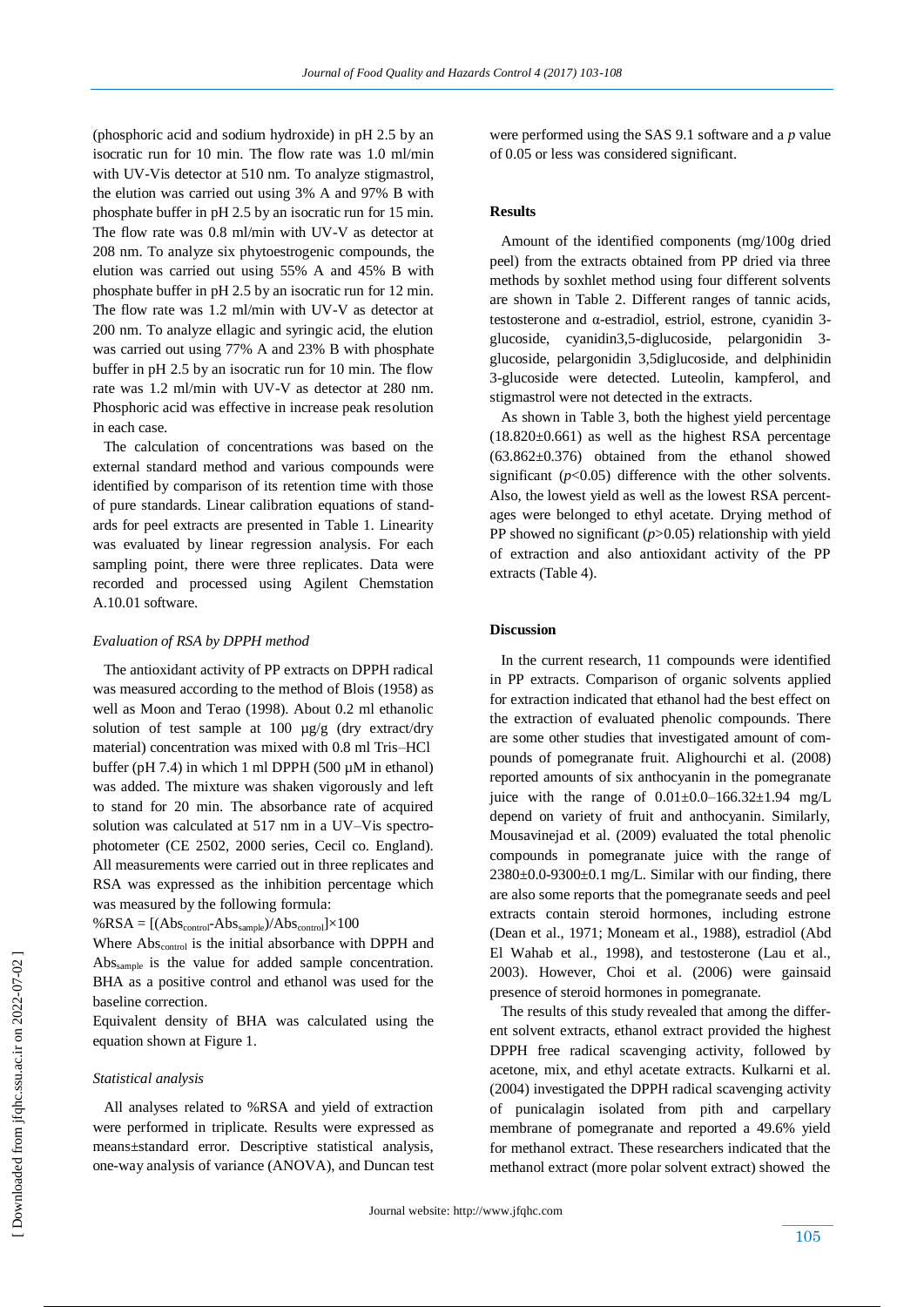

**Concentration of BHA (PPM)** 

Figure 1: Absorbance of different concentrations of BHA solutions in 517 nm

**Table 1:** Linear calibration equations of individual compounds standards

| Compound                    | $t_{R}$ (min) | Linear range $(mg/L)$ | Linear equation   | R      |
|-----------------------------|---------------|-----------------------|-------------------|--------|
| cyanidin3,5-diglucoside     | 4.410         | $0.1 - 10.0$          | $A=19.66C-0.47$   | 0.9999 |
| pelargonidin3,5-diglucoside | 4.993         | $0.1 - 10.0$          | $A=19.007C-0.7$   | 0.9998 |
| delphinidin 3-glucoside     | 5.702         | $0.1 - 10.0$          | $A=58.26C-0.79$   | 0.9999 |
| cyanidin 3-glucoside        | 6.982         | $0.1 - 10.0$          | $A=60.45C+0.1$    | 1.0000 |
| pelargonidin 3-glucoside    | 8.722         | $0.1 - 10.0$          | $A=54.36C+0.3$    | 0.9998 |
| estriol                     | 4.676         | $1.0 - 25.0$          | $A=70.01C-1.12$   | 0.9991 |
| $\alpha$ -Estradiol         | 8.745         | $1.0 - 10.0$          | $A=48.96C+1.8002$ | 0.9991 |
| testosterone                | 8.745         | $1.0 - 10.0$          | $A=48.96C+1.8002$ | 0.9991 |
| estrone                     | 9.670         | $0.3 - 2.0$           | $A=71.75C+0.91$   | 0.9986 |
| syringic acid               | 5.918         | $0.5 - 5.0$           | $A=19.52C+0.52$   | 0.9965 |
| ellagic acid                | 9.772         | $10.0 - 30.0$         | $A=10.86C+0.53$   | 0.9941 |

A: peak area; C: concentration (mg/L).

**Table 2:** Amount of the identified components (mg/100g dried peel) from the extracts obtained from PP dried via three methods by soxhlet method using four different solvents

|                                         |         |         | <b>Shade dried</b> |        |         |         | Oven dried       |       |         | <b>Microwave dried</b> |                  |        |
|-----------------------------------------|---------|---------|--------------------|--------|---------|---------|------------------|-------|---------|------------------------|------------------|--------|
| <b>Components</b>                       | Acetone | Ethanol | Ethyl<br>acetate   | Mix    | Acetone | Ethanol | Ethyl<br>acetate | Mix   | Acetone | Ethanol                | Ethyl<br>acetate | Mix    |
| syringic acid                           | 0.00    | 1.04    | 0.17               | 0.00   | 0.79    | 0.00    | 0.00             | 0.00  | 0.00    | 1.92                   | 0.00             | 2.37   |
| ellagicacid                             | 82.20   | 40.88   | 122.16             | 185.10 | 34.74   | 52.62   | 21.57            | 42.07 | 364.50  | 177.48                 | 6.81             | 157.79 |
| estriol                                 | 2.70    | 2.24    | 0.00               | 0.00   | 1.53    | 0.00    | 0.00             | 2.17  | 1.29    | 7.08                   | 4.74             | 2.66   |
| estrone                                 | 0.00    | 1.60    | 0.14               | 0.00   | 0.00    | 0.00    | 0.00             | 0.00  | 0.52    | 0.00                   | 0.00             | 0.00   |
| testosterone<br>and $\alpha$ -Estradiol | 3.47    | 3.41    | 0.00               | 0.00   | 2.21    | 0.27    | 0.00             | 4.60  | 2.94    | 3.61                   | 1.76             | 5.66   |
| cyanidin3,5-<br>diglucoside             | 0.00    | 2.08    | 0.67               | 2.45   | 0.00    | 2.29    | 0.00             | 2.41  | 1.51    | 2.87                   | 0.00             | 2.90   |
| pelargonidin<br>3,5diglucoside          | 0.13    | 0.55    | 0.00               | 0.49   | 0.33    | 0.00    | 0.00             | 0.59  | 2.79    | 3.66                   | 1.36             | 0.55   |
| delphinidin<br>3-glucoside              | 0.30    | 0.00    | 0.05               | 0.00   | 0.63    | 0.00    | 0.00             | 0.18  | 0.06    | 0.00                   | 0.00             | 0.06   |
| cyanidin<br>3-glucoside                 | 1.74    | 2.98    | 0.27               | 0.00   | 2.07    | 4.35    | 0.00             | 0.48  | 0.46    | 0.69                   | 0.00             | 0.42   |
| pelargonidin 3-<br>glucoside            | 2.44    | 2.74    | 0.00               | 0.00   | 2.77    | 3.65    | 0.00             | 0.25  | 1.03    | 0.67                   | 0.00             | 0.10   |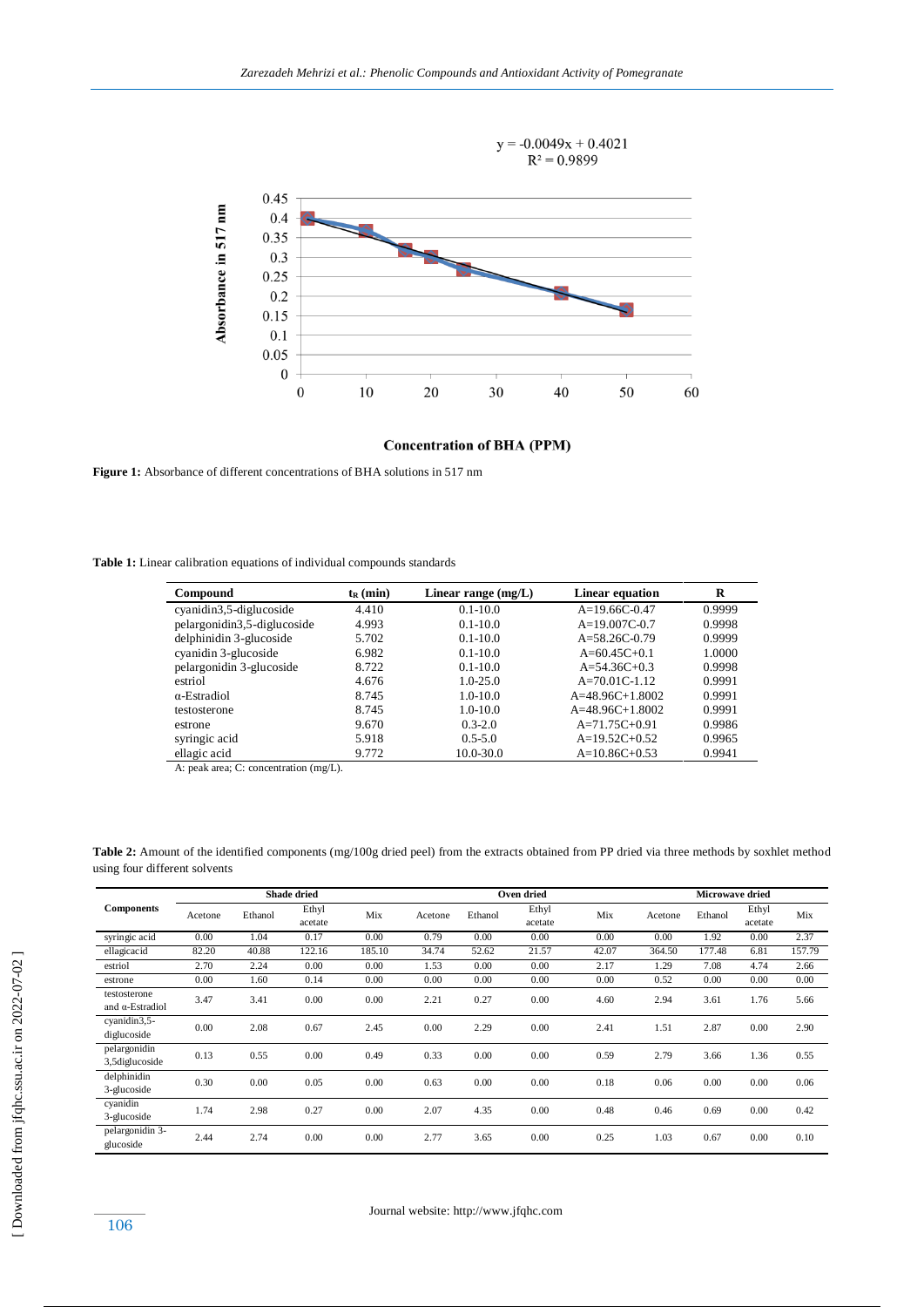Table 3: Antioxidant activity of different solvent extract (at 100µg/g concentration) of PP and their density equivalent of synthetic antioxidant BHA

| Solvent       | %Yield                       | <b>Density equivalent of BHA</b> | $%$ RSA                       |
|---------------|------------------------------|----------------------------------|-------------------------------|
| Ethanol       | $18.820 + 0.661^a$           | $51.086 \pm 0.322$ <sup>a</sup>  | $63.862 + 0.376^a$            |
| Mix           | $15.511 + 0.162^b$           | $49.839 + 0.423$ <sup>bc</sup>   | $62.407+0.493^{bc}$           |
| Acetone       | $10.237+0.450^{\circ}$       | $50.292 + 0.243$ <sup>ab</sup>   | $62.937+0.283^{ab}$           |
| Ethyl acetate | $1.190 + 0.086$ <sup>d</sup> | $48.864+0.565^{\circ}$           | $61.270 + 0.659$ <sup>c</sup> |
| .             |                              |                                  |                               |

\* Values are means±standard error of 9 analysis

\* Significant differences between values in the same column are indicated by different letters (*p*<0.05)

Table 4: Antioxidant activity of extracts (at 100µg/g concentration) of PP dried via three drying method and their density equivalent of synthetic antioxidant BHA

| Drying method   | % Yield                       | <b>Density equivalent of BHA</b> | %RSA                          |
|-----------------|-------------------------------|----------------------------------|-------------------------------|
| Shade dried     | $11.271 + 2.166^a$            | $50.514 + 0.412^a$               | $63.194 + 0.480^a$            |
| Oven dried      | $11.409 + 1.937$ <sup>a</sup> | $49.561 + 0.411^a$               | $62.083 + 0.479$ <sup>a</sup> |
| Microwave dried | $11.639 + 2.007a$             | $49.986 + 0.396^a$               | $62.580 + 0.462^a$            |

\* Values are means±standard error of 12 analysis

\* Significant differences between values in the same column are indicated by different letters (*p*<0.05)

highest %RSA (93.2%), followed by ethyl acetate extract (92.1%); and both extracts are very close to the radical scavenging ability of BHA (94.5%). Li et al. (2006) revealed that mixture of methanol, ethanol, acetone, and water was extracted the highest amount of antioxidant compounds from pulp and peel of pomegranate. Totally, some controversies are visible among the results of the previous studies which could be attributed to the differences in the analytical procedures. For example, Negi et al. (2003) announced that at 25 and 100 µg/ml concentrations, the methanol extract showed strong antioxidant capacities, whereas acetone and ethanol acetate extracts revealed strong antioxidant capacities at 50 and 75 µg/ml concentrations, respectively. In our research, it was shown that drying method had no relationship with the yield of extraction and also antioxidant activity of the PP extracts. It seems that there are probably some nonidentified compounds in this study that influence the antioxidant activity of PP extracts.

# **Conclusion**

 HPLC analysis identified some various phenolic compounds in Iranian PP extract showing considerable antioxidant activities. According to the results of this research, although drying method showed no relation with the yield of extraction and also antioxidant activity of the PP extracts, but the type of solvent was effective on the yield of extraction and the type of extracted compounds of PP.

# **Conflicts of interest**

There is not any conflict of interest.

#### **Acknowledgments**

 This research was ethically approved by the local institutional review board. Gratitude is expressed to the Council for Research at the Campus of Agriculture and Natural Resources of the University of Tehran and Isfahan University of Technology for their financial supports. We would like to acknowledge Saveh Pomegranate Research Center for providing fresh pomegranates.

#### **References**

- Abd El Wahab S.M., El Fiki N.M., Mostafa S.F., Hassan A.E.B. (1998). Characterization of certain steroid hormones in *Punica granatum L.* seeds. *Bulletin Faculty of Pharmacy Cairo University Journal*. 36: 11-15.
- Alighourchi H., Barzegar M., Abbasi S. (2008). Anthocyanins characterization of 15 Iranian pomegranate (*Punica granatum* L.) varieties and their variation after cold storage and pasteurization. *European Food Research and Technology*. 227: 881-887.
- Blois M.S. (1958). Antioxidant determinations by the use of a stable free radical. *Nature*. 26: 1199-1200.
- Cam M., Hisil Y. (2010). Pressurized water extraction of polyphenols from pomegranate peels. *Food Chemistry*. 123: 878-885.
- Choi D.W., Kim J.Y., Choi S.H., Jung H.S. (2006). Identification of stroid hormones in pomegranate (*Punica granatum*) using HPLC and GC-mass spectrometry. *Food Chemistry*. 96: 562- 571.
- Dean P.D.G., Exlby D., Goodwin T.M. (1971). Steroid oestrogens in plants: re-estimation of oestrone in pomegranate seeds. *Phytochemistry.* 10: 2215-2216.